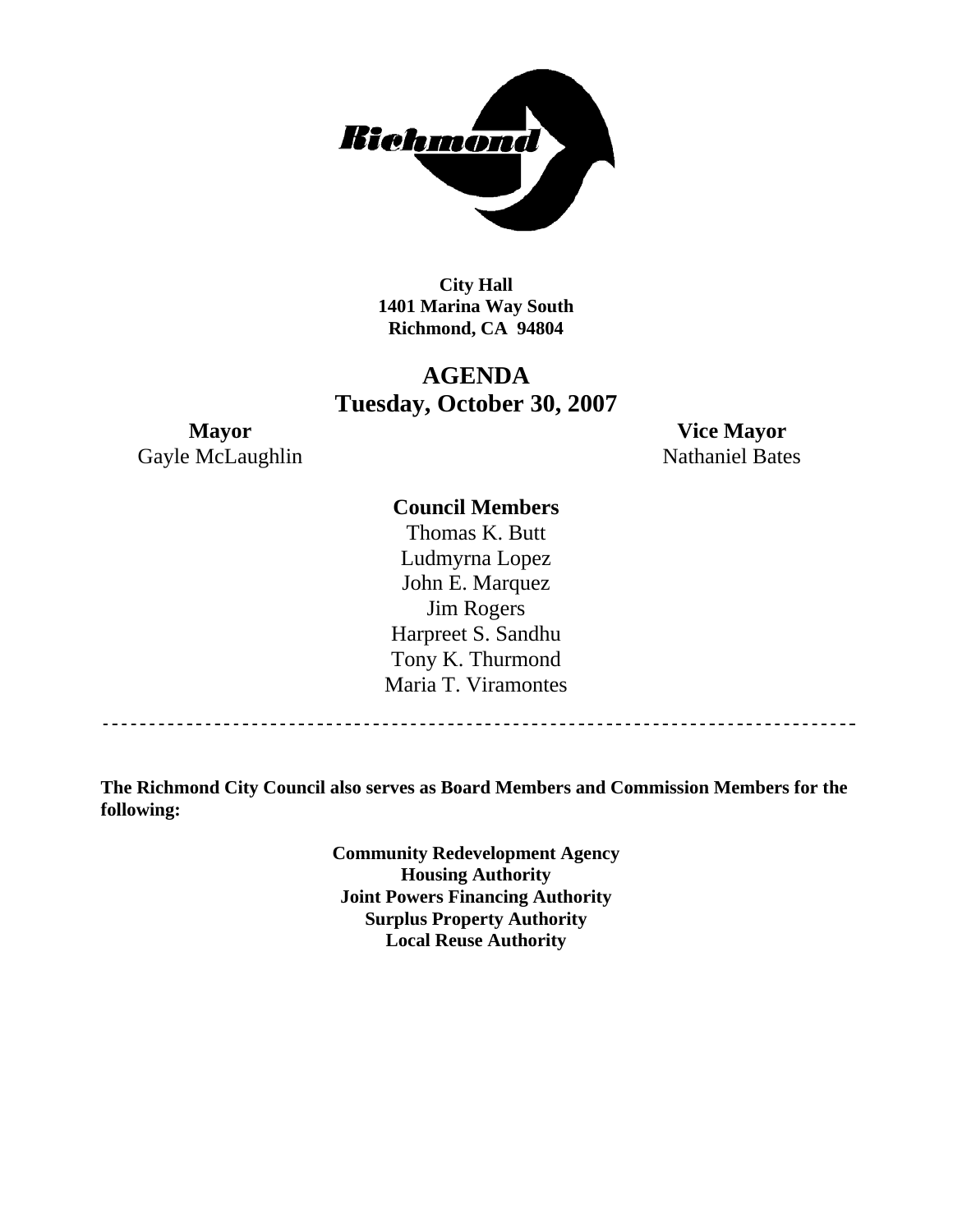# **MEETING PROCEDURES**

The City of Richmond encourages community participation at its City Council meetings and has established procedures that are intended to accommodate public input in a timely and time-sensitive way. As a courtesy to all members of the public who wish to participate in City Council meetings, please observe the following procedures:

**PUBLIC COMMENT ON AGENDA ITEMS:** Anyone who desires to address the City Council on items appearing on the agenda must complete and file a pink speaker's card with the City Clerk **prior** to the City Council's consideration of the item. Once the City Clerk has announced the item and discussion has commenced, no person shall be permitted to speak on the item other than those persons who have submitted their names to the City Clerk. Your name will be called when the item is announced for discussion. **Each speaker will be allowed TWO (2) MINUTES to address the City Council on NON-PUBLIC HEARING items listed on the agenda.** 

#### **SPEAKERS ARE REQUESTED TO OCCUPY THE RESERVED SEATS IN THE FRONT ROW BEHIND THE SPEAKER'S PODIUM AS THEIR NAME IS ANNOUNCED BY THE CITY CLERK.**

*The City Council's adopted Rules of Procedure recognize that debate on policy is healthy; debate on personalities is not. The Chairperson has the right and obligation to cut off discussion that is too personal, too loud, or too crude.* 

**\*\*\*\*\*\*\*\*\*\*\*\*\*\*\*\*\*\*\*\*\*\*\*\*\*\*\*\*\*\*\*\*\*\*\*\*\*\*\*\*\*\*\*\*\*\*\*\*\*\*\*\*\*\*\*\*\*\***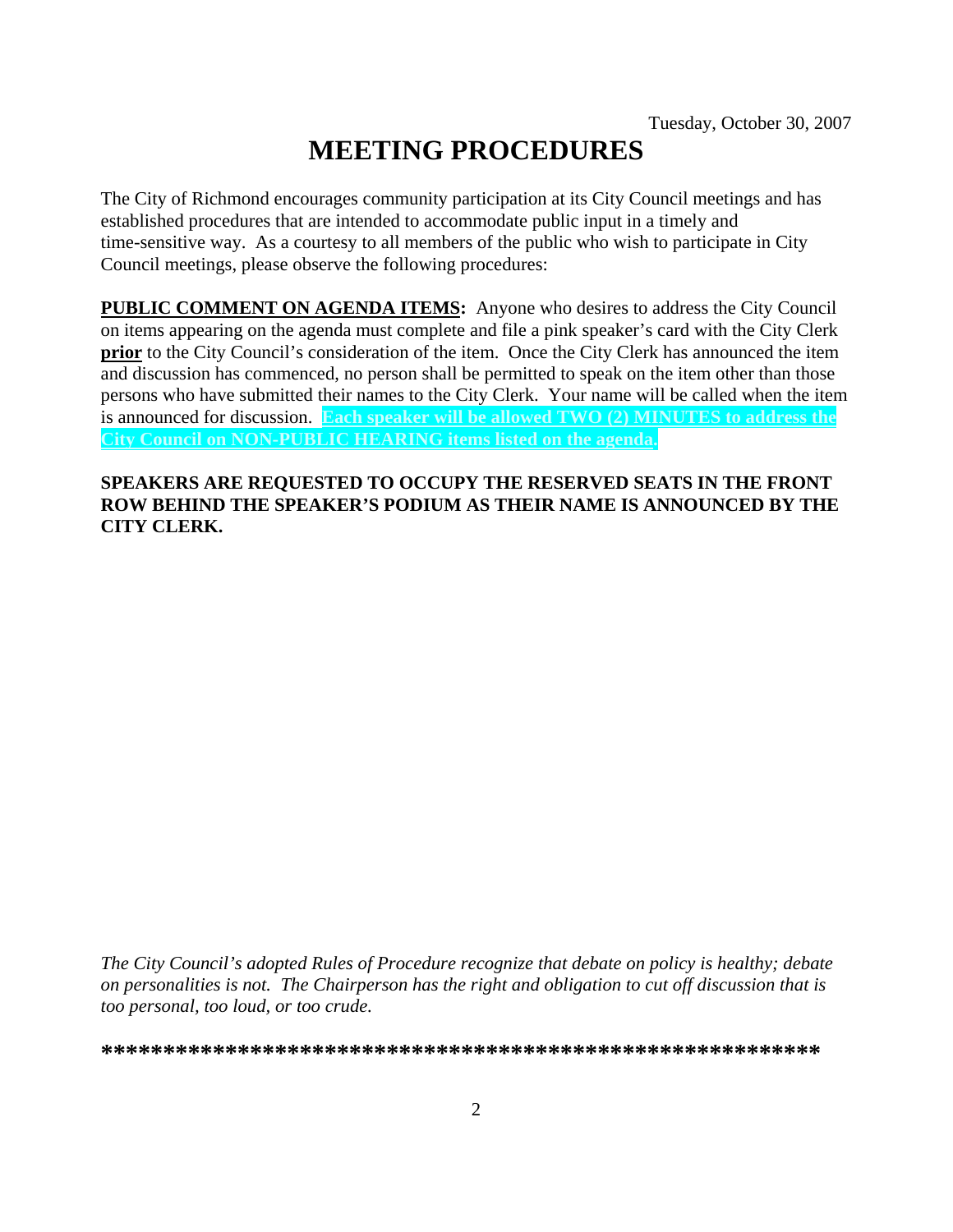Tuesday, October 30, 2007

# **Evening Open Session**   $5:00$  p.m.

### **A. ROLL CALL**

### **B. PUBLIC COMMENT**

### **C. ADJOURN TO CLOSED SESSION**

### **Closed Session**

Shimada Room of City Hall

### **A. CITY COUNCIL**

 **A-1.** CONFERENCE WITH LEGAL COUNSEL - EXISTING LITIGATION (Subdivision [a] of Government Code Section 54956.9)

Booker vs. City of Richmond

 **A-2.** CONFERENCE WITH LEGAL COUNSEL - ANTICIPATED LITIGATION Significant exposure to litigation pursuant to Subdivision (b) of Government Code Section 54956.9:

One Case

 **A-3.** CONFERENCE WITH LEGAL COUNSEL - ANTICIPATED LITIGATION Initiation of litigation pursuant to subdivision (c) of Section 54956.9

Two Cases

 **A-4.** PUBLIC EMPLOYEE PERFORMANCE EVALUATION (Government Code Section 54957.6)

City Clerk

 **A-5.** PUBLIC EMPLOYEE APPOINTMENT (Government Code Section 54957.6)

City Attorney

## **Study Session**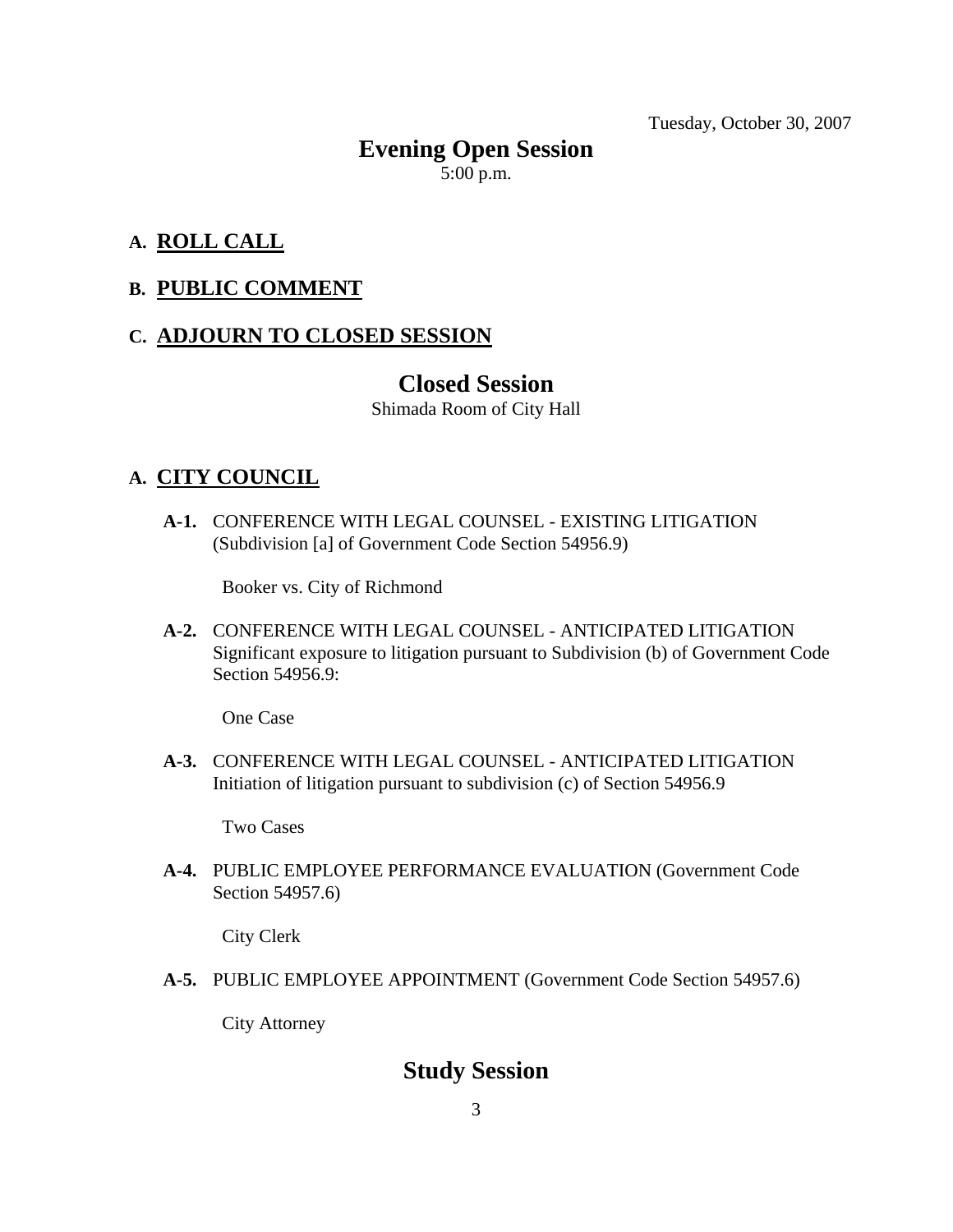Tuesday, October 30, 2007

6:15 p.m.

The purpose of the study session is as follows

### **A. PRESENTATION ON BAY AREA LEGAL AID SERVICES AVAILABLE TO RICHMOND RESIDENTS - COUNCILMEMBER THURMOND (620-6581)**

**\*\*\*\*\*\*\*\*\*\*\*\*\*\*\*\*\*\*\*\*\*\*\*\*\*\*\*\*\*\*\*\*\*\*\*\*\*\*\*\*\*\*\*\*\*\*\*\*\*\*\*\*\*\*\*\*\*\*\*\*** 

**Special Meeting CITY COUNCIL**  7:00 p.m.

#### **PLEDGE TO THE FLAG**

**A. ROLL CALL**

#### **B. STATEMENT OF CONFLICT OF INTEREST**

**C. AGENDA REVIEW**

### **D. REPORT FROM THE CITY ATTORNEY OF FINAL DECISIONS MADE AND NON-CONFIDENTIAL DISCUSSIONS HELD DURING CLOSED SESSION**

#### **E. PRESENTATIONS, PROCLAMATIONS, AND COMMENDATIONS**

 **E-1.** Presentation of the Manager and the Employee of the Year Awards - Human Resources (Leslie Knight 620-6600).

#### **F. PUBLIC HEARINGS**

- **F-1.** Adopt the Urgency Ordinance Extending the Temporary Moratorium on the Acceptance, Processing and Approval of Applications and Permits to Construct, Modify or Place Wireless Telecommunication Facilities within the City of Richmond from 45 days to six months - Planning Department (Richard Mitchell/Lina Velasco 620-6841).
- **F-2.** Public hearing on an appeal of the Planning Commission's decision to approve the Tentative Parcel Map in Exhibit A, Mitigated Negative Declaration with Mitigation